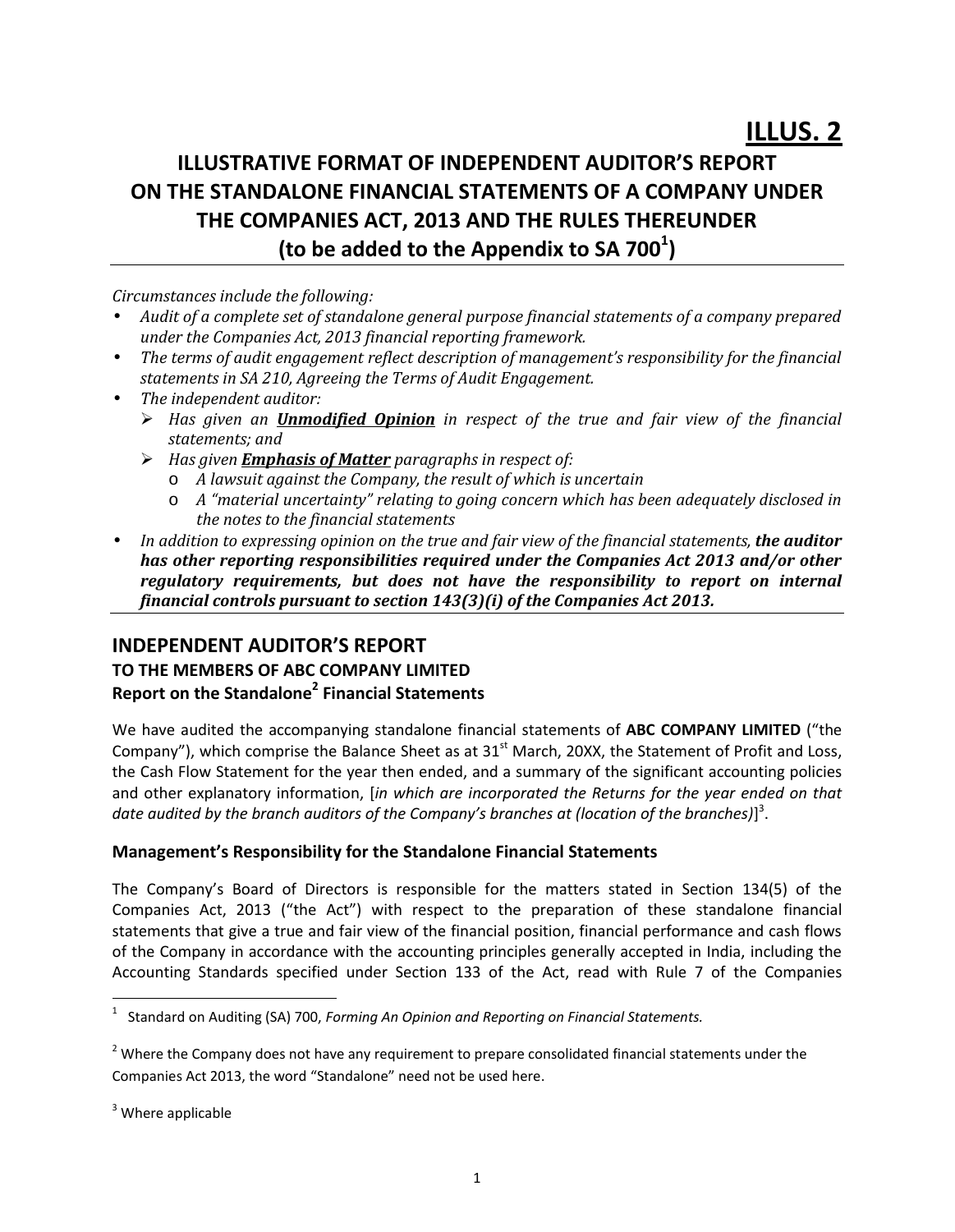(Accounts) Rules, 2014. This responsibility also includes maintenance of adequate accounting records in accordance with the provisions of the Act for safeguarding the assets of the Company and for preventing and detecting frauds and other irregularities; selection and application of appropriate accounting policies; making judgments and estimates that are reasonable and prudent; and design, implementation and maintenance of adequate internal financial controls, that were operating effectively for ensuring the accuracy and completeness of the accounting records, relevant to the preparation and presentation of the financial statements that give a true and fair view and are free from material misstatement, whether due to fraud or error.

#### **Auditor's Responsibility**

Our responsibility is to express an opinion on these standalone financial statements based on our audit.

We have taken into account the provisions of the Act, the accounting and auditing standards and matters which are required to be included in the audit report under the provisions of the Act and the Rules made thereunder.

We conducted our audit in accordance with the Standards on Auditing specified under Section 143(10) of the Act. Those Standards require that we comply with ethical requirements and plan and perform the audit to obtain reasonable assurance about whether the financial statements are free from material misstatement.

An audit involves performing procedures to obtain audit evidence about the amounts and the disclosures in the financial statements. The procedures selected depend on the auditor's judgment, including the assessment of the risks of material misstatement of the financial statements, whether due to fraud or error. In making those risk assessments, the auditor considers internal financial control relevant to the Company's preparation of the financial statements that give a true and fair view in order to design audit procedures that are appropriate in the circumstances, but not for the purpose of expressing an opinion on whether the Company has in place an adequate internal financial controls system over financial reporting and the operating effectiveness of such controls. An audit also includes evaluating the appropriateness of the accounting policies used and the reasonableness of the accounting estimates made by the Company's Directors, as well as evaluating the overall presentation of the financial statements.

We believe that the audit evidence we have obtained is sufficient and appropriate to provide a basis for our audit opinion on the standalone financial statements.

#### **Opinion**

In our opinion and to the best of our information and according to the explanations given to us, the aforesaid standalone financial statements give the information required by the Act in the manner so required and give a true and fair view in conformity with the accounting principles generally accepted in India, of the state of affairs of the Company as at  $31<sup>st</sup>$  March, 20XX, and its profit/loss and its cash flows for the year ended on that date.

#### **Emphasis of Matters**

We draw attention to the following matters in the Notes to the financial statements: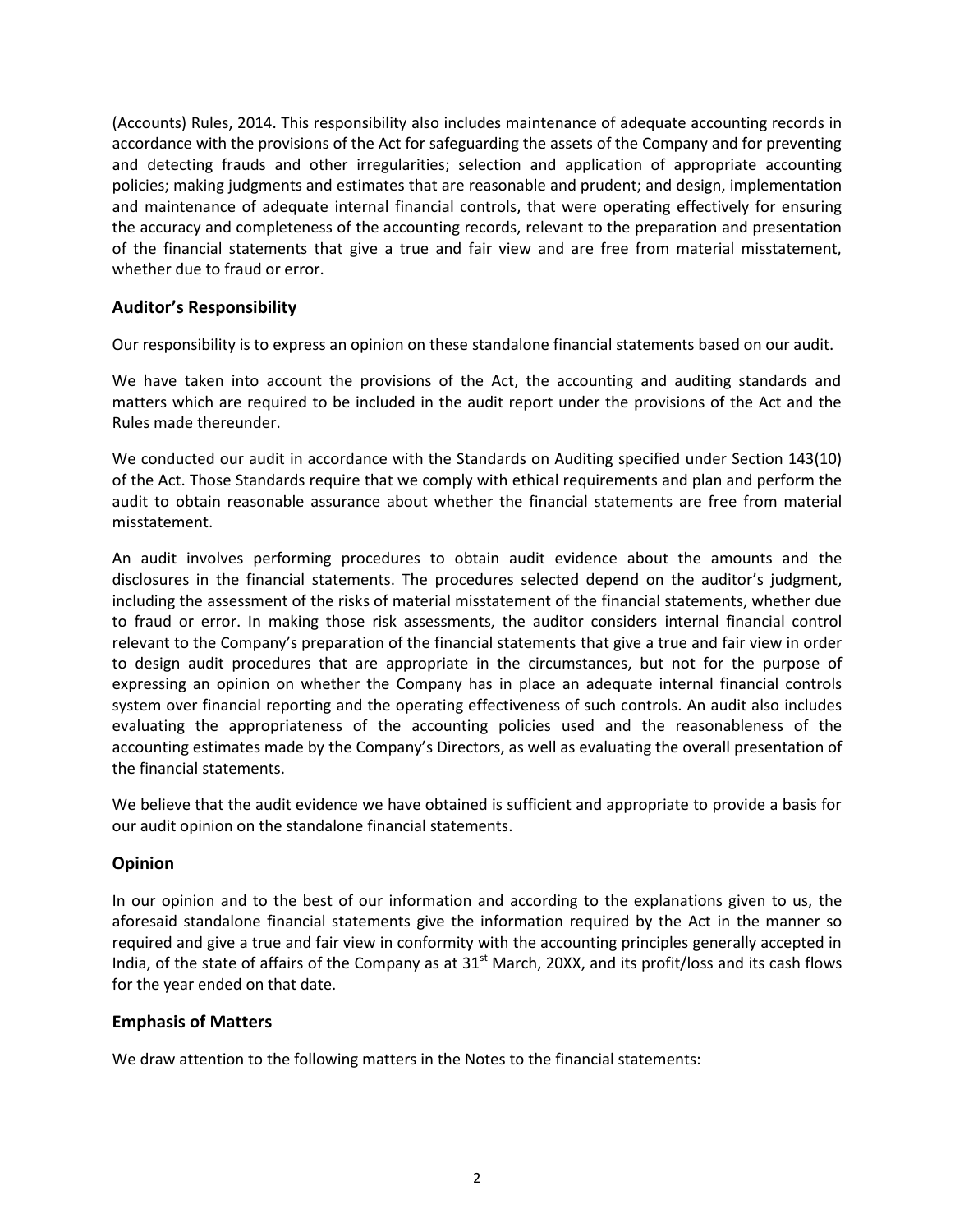- a) Note X to the financial statements which, describes the uncertainty related to the outcome of the lawsuit filed against the Company by XYZ Company.
- b) Note Y in the financial statements which indicates that the Company has accumulated losses and its net worth has been fully / substantially eroded, the Company has incurred a net loss/net cash loss during the current and previous year(s) and, the Company's current liabilities exceeded its current assets as at the balance sheet date. These conditions, along with other matters set forth in Note Y, indicate the existence of a material uncertainty that may cast significant doubt about the Company's ability to continue as a going concern. However, the financial statements of the Company have been prepared on a going concern basis for the reasons stated in the said Note.

Our opinion is not modified in respect of these matters.

## **Other Matter<sup>4</sup>**

We did not audit the financial statements/information of \_\_\_\_\_\_\_(number) branches included in the standalone financial statements of the Company whose financial statements / financial information reflect total assets of Rs.\_\_\_\_\_\_ as at 31st March, 20XX and total revenues of Rs.\_\_\_\_\_\_\_ for the year ended on that date, as considered in the standalone financial statements. The financial statements/information of these branches have been audited by the branch auditors whose reports have been furnished to us, and our opinion in so far as it relates to the amounts and disclosures included in respect of these branches, is based solely on the report of such branch auditors.

Our opinion is not modified in respect of this matter.

### **Report on Other Legal and Regulatory Requirements**

As required by Section 143 (3) of the Act, we report that:

- (a) We have sought and obtained all the information and explanations which to the best of our knowledge and belief were necessary for the purposes of our audit.
- (b) In our opinion, proper books of account as required by law have been kept by the Company so far as it appears from our examination of those books [*and proper returns adequate for the purposes of our audit have been received from the branches not visited by us. 5 ]*
- (c) [*The reports on the accounts of the branch offices of the Company audited under Section 143 (8) of the Act by branch auditors have been sent to us and have been properly dealt with by us in preparing this report<sup>6</sup> .*]
- (d) The Balance Sheet, the Statement of Profit and Loss, and the Cash Flow Statement dealt with by this Report are in agreement with the books of account [*and with the returns received from the branches not visited by us<sup>7</sup>* ].

<sup>&</sup>lt;sup>4</sup> Where applicable.

<sup>5</sup> Where applicable.

Where applicable.

<sup>7</sup> Where applicable.